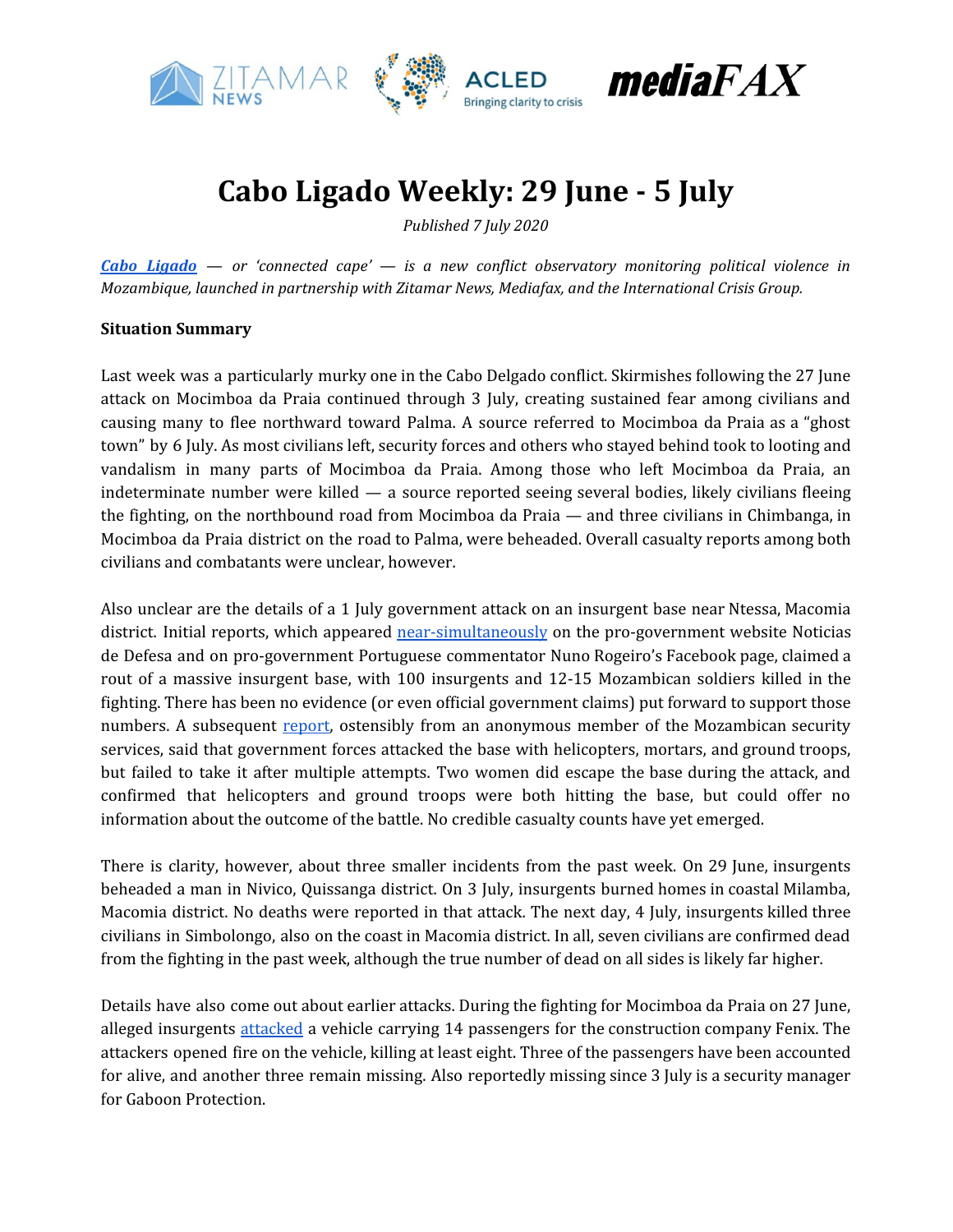Also, a new [report](https://cartamz.com/index.php/politica/item/5556-terroristas-mataram-17-pessoas-em-quiterajo) emerged of insurgents shooting 17 people to death in Ilala, Macomia district, back on 3 June. That such a high casualty event could remain hidden for over a month reflects the exceptionally tight information environment in Cabo Delgado at the moment.

### **Incident Focus: Al Naba Article**

The Islamic State seemed to signal a shift in its approach to the conflict in Cabo Delgado last week. In an [article](http://www.aymennjawad.org/2020/07/islamic-state-editorial-on-mozambique) in its official Al Naba publication that went into unprecedented depth about how IS views the Cabo Delgado insurgency, the group moved to internationalize its discourse about the conflict.

The article explicitly threatens both foreign natural gas investments inside Mozambique and countries that attempt to aid the Mozambican government in its counterinsurgency effort. Cabo Delgado's natural gas projects are presented as hostages, deterring governments interested in the projects from supporting the Mozambican government, lest the projects come under attack. The statement rightly claims that IS has the capability to attack natural gas infrastructure in Cabo Delgado, saying that energy companies and their home governments are "delusional" to think that Mozambican security forces can protect the projects. Given the past performance of Mozambican troops on the Afungi peninsula and the weaponry, including mortars, that insurgents have captured in the conflict, the threat of successful attacks on gas projects is credible, although the true damage insurgents could do remains to be seen. That [said](https://visao.sapo.pt/atualidade/economia/2020-07-03-mocambique-ataques-total-convicta-da-execucao-segura-do-projeto-de-gas-em-cabo-delgado/), French energy giant Total said last week that it is confident in the "safe" execution" of its gas project in Cabo Delgado.

IS also takes particular aim at South Africa in the article, threatening to "open a fighting front inside [South Africa's] borders" in the event of direct South African military intervention in Cabo Delgado.

The article's international rhetoric is in contrast to the narratives the insurgency presents to local civilians in Cabo Delgado, which tend to focus on criticizing the Mozambican government, especially about human rights abuses committed since the start of the conflict, and implementing their version of Islamic law. Yet the piece also makes an attempt to bridge the gap between the domestic and international discourses, speaking to local grievances by arguing that the Mozambican government is like Western governments in that it only cares about exploiting Mozambique's natural resource wealth. Whatever its effect as propaganda, the article demonstrates an awareness of Mozambican politics on the part of IS central. If actual attacks take place following through on the Islamic State's threats, that, along with this propaganda evolution, will be a strong indication that IS has taken a much stronger strategic hold over the insurgency than it had before.

### **Government Response**

It may not be long until the power of the IS threat toward other countries in the region is tested. On 26 June, the Southern African Development Community (SADC) made progress toward an agreement on an assistance package for Mozambique to address the Cabo Delgado conflict that would include provisions for military deployments from some member countries. Details are sparse, but the agreement would be tangible progress toward greater regional involvement in the conflict. The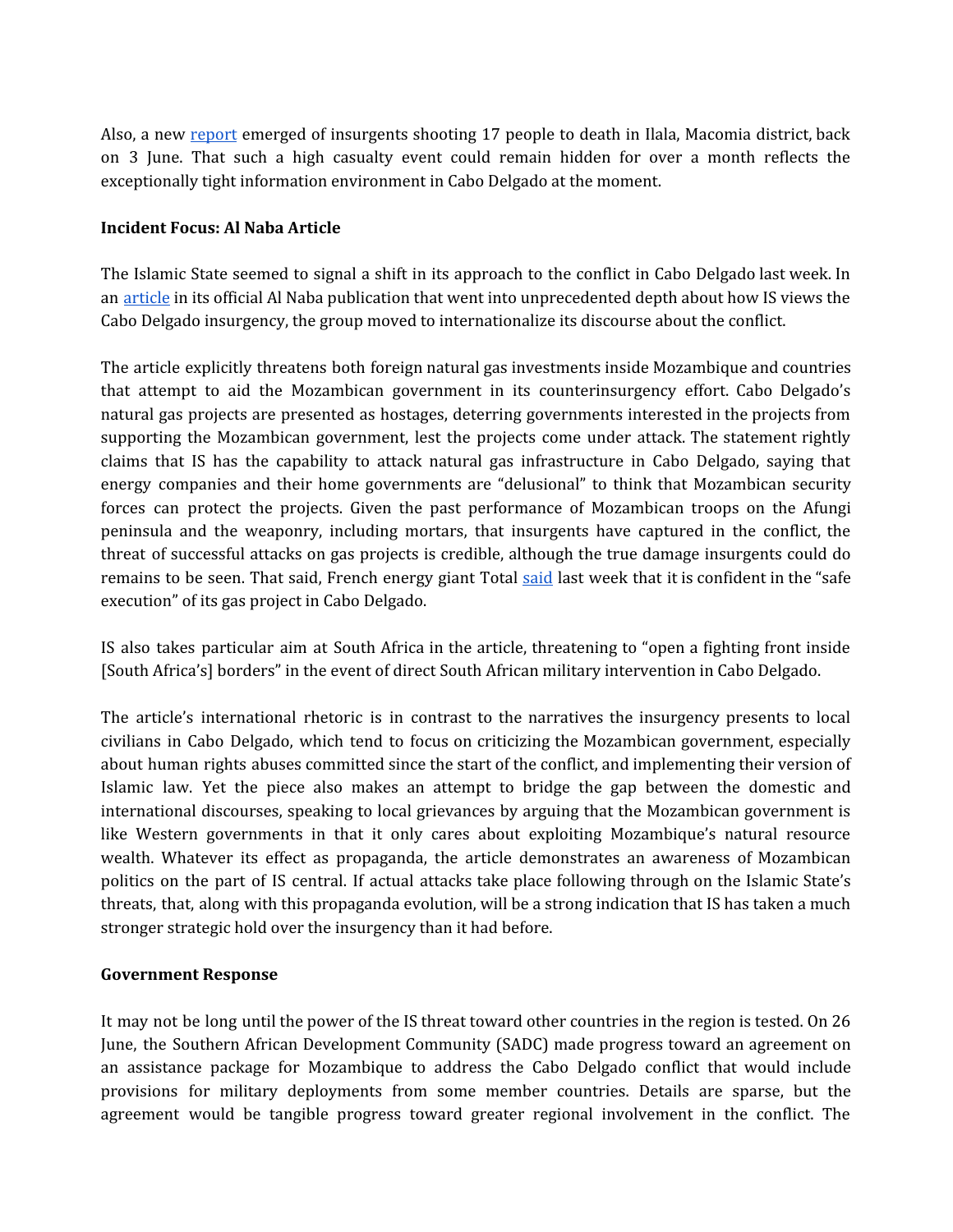deployments themselves, however, may be mere window dressing, as one SADC expert pointed out. SADC has no in-house capacity or budget to organize military interventions, and the Mozambican government itself has been reluctant to allow troops under foreign control into the conflict zone and has been dragging its feet.

Bilateral discussions about Cabo Delgado continue in the region, with Mozambican President Filipe Nyusi speaking with his Tanzanian counterpart, John Magufuli, by phone on 1 July about a range of topics, including counterterrorism.

Potential military intervention in Cabo Delgado continues to be a political issue in Portugal, where defense minister João Gomes Cravinho decidedly [soft-pedaled](https://clubofmozambique.com/news/mozambique-portugals-defence-minister-may-provide-support-if-maputo-asks-164045/) the prospect in a parliamentary hearing on 1 July. Cravinho said that his government is open to the possibility of providing military aid to Mozambique, but that any such aid would have to come after an explicit request from the Mozambican government. Members of the opposition Social Democratic Party, [including](https://noticias.sapo.mz/actualidade/artigos/mocambiqueataques-eurodeputado-portugues-paulo-rangel-reclama-intervencao-urgente-da-ue?utm_source=twitter_sharebutton&utm_medium=social&utm_campaign=social_sharebutton) Member of the European Parliament Paulo Rangel, have taken a much more activist stance, urging the European Union to make an "urgent intervention" in Cabo Delgado. In reality, however, the debate is likely academic *—* the idea that Portuguese troops would occupy, for example, Chai, the village in Macomia district in which Frelimo's war of independence against Portugal famously began, is almost certainly a non-starter for the Mozambican government.

In Cabo Delgado itself, Mozambique's health ministry will [undertake](https://clubofmozambique.com/news/mozambique-city-of-pemba-to-carry-out-seroepidemiological-survey-164908/) a seroepidemiological survey of COVID-19 in Pemba city, to better understand how widely the virus has spread. A similar study in Nampula, the [results](https://twitter.com/esamjones/status/1278611753752985600) of which were released last week, showed that 5% of people had been infected, including 21% of merchants in the city's central market. With Pemba's burgeoning population of people displaced by the conflict, the study will be an important benchmark in understanding how COVID-19 will shape the humanitarian situation in Cabo Delgado.

Finally, journalist Ibraimo Mbaruco remains missing, after having apparently been abducted by Mozambican security forces in Palma in April. Mbaruco's family [complained](https://www.voaportugues.com/a/sil%C3%AAncio-das-autoridades-de-maputo-irrita-os-familiares-do-jornalista-ibraimo-mbaruco/5484293.html?fbclid=IwAR3iPbaNLVthh_PavOoAjtmu57a-P-5BSWib3aejZ7fTKFjND3qvXyh0SZM) publicly last week that authorities have been uncommunicative with them and have failed to follow up on leads in their investigation into his whereabouts. Reporters Without Borders also [called](https://plataformamedia.com/2020/07/04/cabo-delgado-onu-instada-a-investigar-desaparecimento-de-jornalista/?fbclid=IwAR1E12RCaXYbOrbMc966jzpCMm2DNuO-kJSBOnzbXRrzeDmQXfm7w9ExcOs) for an international investigation into the case. The most recent information available suggested that Mbaruco was in military custody at the Mueda barracks.

Note: There is often a lack of consensus over the spellings of place names in Mozambique. We endeavor to be *consistent within Cabo Ligado publications, but be aware that alternative spellings exist and may appear in other publications.*